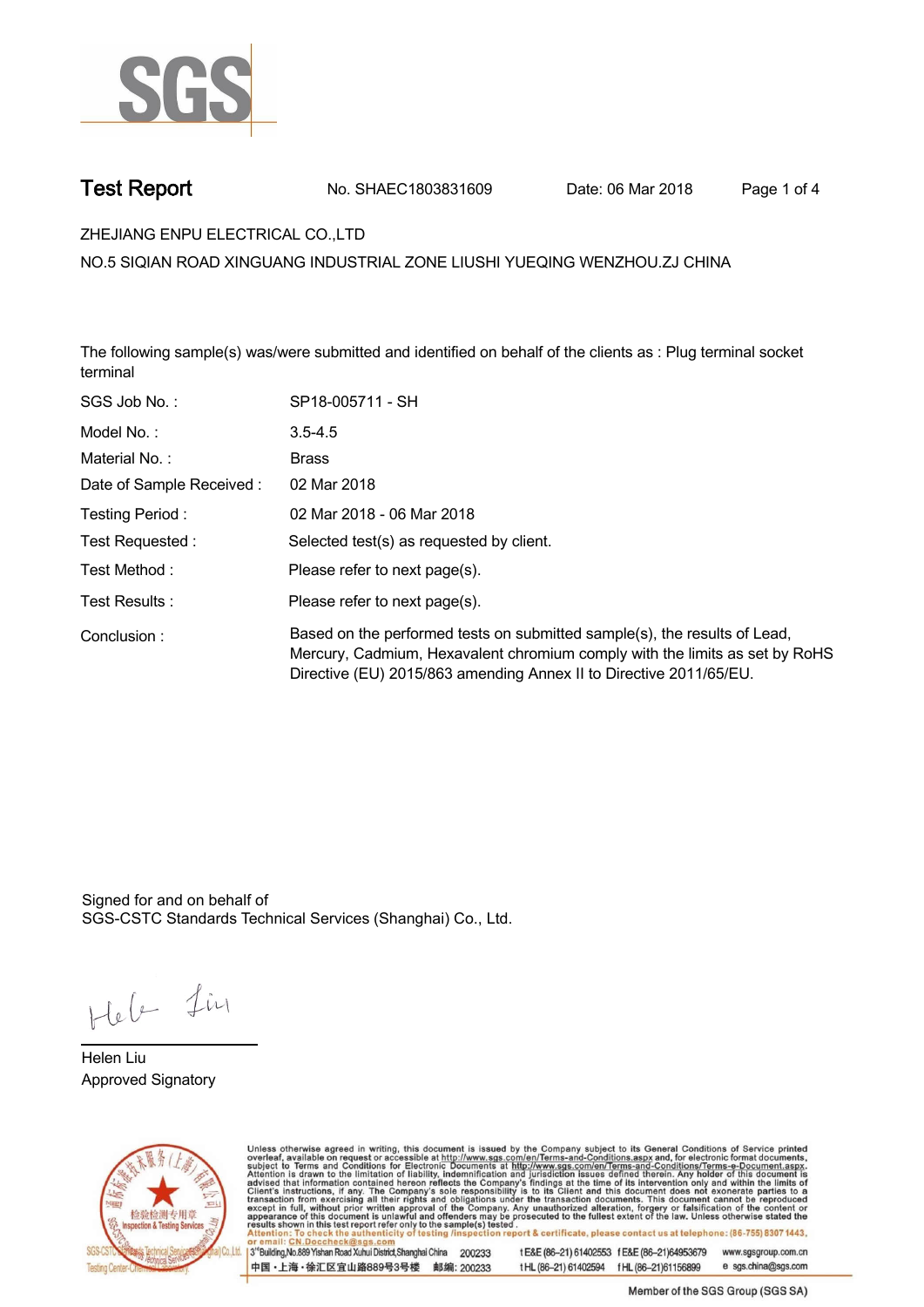

**Test Report. No. SHAEC1803831609 Date: 06 Mar 2018 . Page 2 of 4.**

**Test Results :.**

**Test Part Description : .**

| Specimen No.    | SGS Sample ID    | <b>Description</b> |  |
|-----------------|------------------|--------------------|--|
| SN <sub>1</sub> | SHA18-038316.005 | Silvery metal      |  |

- **Remarks :.(1) 1 mg/kg = 0.0001% .**
	- **(2) MDL = Method Detection Limit .**
	- **(3) ND = Not Detected ( < MDL ) .**
	- **(4) "-" = Not Regulated .**

## **RoHS Directive (EU) 2015/863 amending Annex II to Directive 2011/65/EU.**

**Test Method :. With reference to IEC 62321-4:2013+AMD1:2017, IEC62321-5:2013 and IEC62321-7-1:2015, analyzed by ICP-OES and UV-Vis . .**

| Test Item(s)                 | Limit                    | <u>Unit</u>             | <u>MDL</u> | <u>005</u> |
|------------------------------|--------------------------|-------------------------|------------|------------|
| Cadmium (Cd)                 | 100                      | mg/kg                   |            | ND         |
| Lead (Pb)                    | 1000                     | mg/kg                   | 2          | 33         |
| Mercury (Hg)                 | 1000                     | mg/kg                   |            | ND         |
| Hexavalent Chromium (Cr(VI)) | $\overline{\phantom{0}}$ | $\mu$ g/cm <sup>2</sup> | 0.10       | ND         |

### **Notes :.**

**(1)The maximum permissible limit is quoted from RoHS Directive (EU) 2015/863. IEC 62321 series is equivalent to EN 62321 series**

 **http://www.cenelec.eu/dyn/www/f?p=104:30:1742232870351101::::FSP\_ORG\_ID,FSP\_LANG \_ID:1258637,25**

**(2)▼ = a. The sample is positive for CrVI if the CrVI concentration is greater than 0.13 μg/cm². The sample coating is considered to contain CrVI**

 **b. The sample is negative for CrVI if CrVI is ND (concentration less than 0.10 μg/cm²). The coating is considered a non-CrVI based coating**

 **c. The result between 0.10 μg/cm² and 0.13 μg/cm² is considered to be inconclusive - unavoidable coating variations may influence the determination** 

 **Information on storage conditions and production date of the tested sample is unavailable and thus Cr(VI) results represent status of the sample at the time of testing. .**



Unless otherwise agreed in writing, this document is issued by the Company subject to its General Conditions of Service printed overleaf, available on request or accessible at http://www.sgs.com/en/Terms-and-Conditions.asp ion report & certificate, please contact us at telephone: (86-755) 8307 1443, testing /ins

13<sup>rd</sup> Building, No.889 Yishan Road Xuhui District, Shanghai China 200233 中国·上海·徐汇区宜山路889号3号楼 邮编: 200233 t E&E (86-21) 61402553 f E&E (86-21)64953679 www.sgsgroup.com.cn e sgs.china@sgs.com tHL (86-21) 61402594 fHL (86-21) 61156899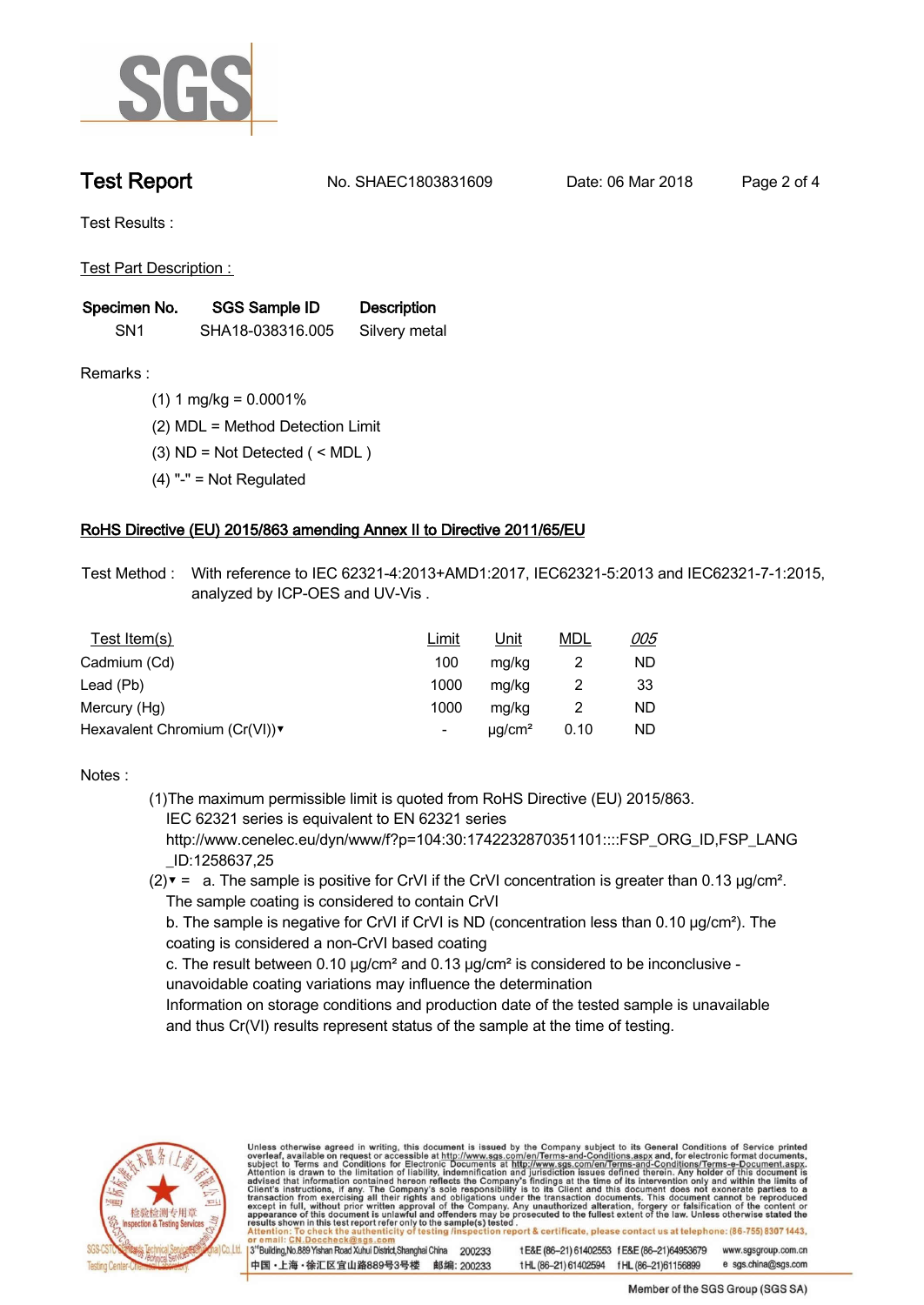

**Test Report. No. SHAEC1803831609 Date: 06 Mar 2018 . Page 3 of 4.**

# **ATTACHMENTS**

# **Pb/Cd/Hg/Cr6+ Testing Flow Chart**

1) Name of the person who made testing: Meria Jin/Xiaolong Yang/Sielina Song

2) Name of the person in charge of testing: Jan Shi/Luna Xu/Shara Wang

3) These samples were dissolved totally by pre-conditioning method according to below flow chart.

 $(Cr^{6+})$  test method excluded)





Unless otherwise agreed in writing, this document is issued by the Company subject to its General Conditions of Service printed overleaf, available on request or accessible at http://www.sgs.com/en/Terms-and-Conditions.asp ion report & certificate, please contact us at telephone: (86-755) 8307 1443, esting/ins

13<sup>rd</sup> Building, No.889 Yishan Road Xuhui District, Shanghai China 200233 中国·上海·徐汇区宜山路889号3号楼 邮编: 200233 t E&E (86-21) 61402553 f E&E (86-21)64953679 www.sgsgroup.com.cn

t HL (86-21) 61402594 f HL (86-21)61156899

e sgs.china@sgs.com